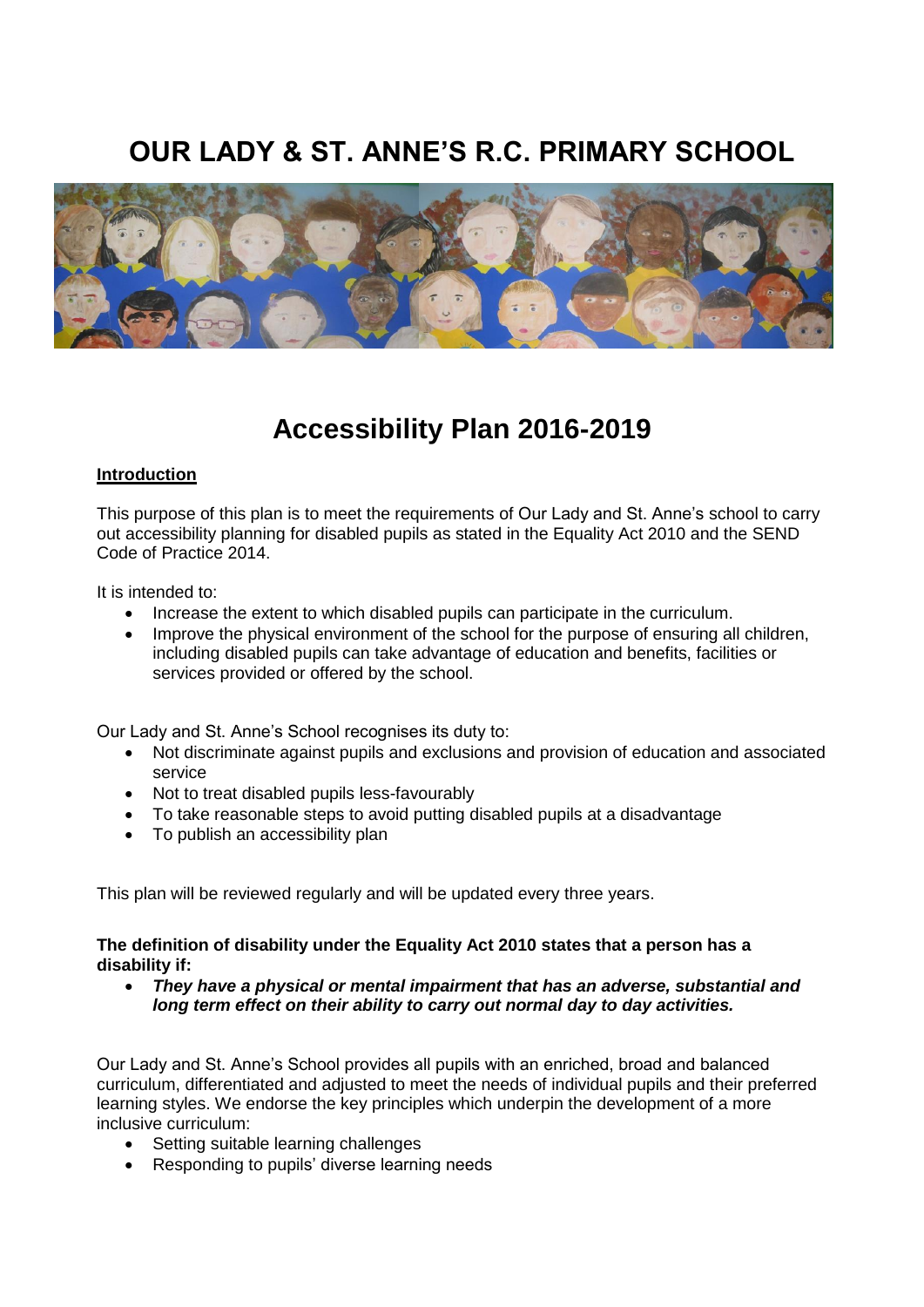Overcoming potential barriers to learning and assessment for individuals and groups of pupils.

Three areas to be considered in the action plan are:

- a) Improving education and related activities
- b) Improving the physical environment
- c) Improving the provision of information

## **Contextual information**

Our Lady and St. Anne's RC Primary School is a one storey building. With all new building work and alterations that take place, the accessibility for all children and adults is carefully considered. Our main entrance into school has a small step. There is a ramp to access the hall entrance (which also leads to Y6 classroom) and nursery entrance. There are doors leading to the outside from each of the other classrooms YR to Y5.

On the main corridor, opposite Reception classroom, there is a disabled toilet which has a wide door and space inside big enough for a wheelchair. This room also has baby changing facilities.

There is lighting in the car park to illuminate pathways during winter evenings. Our outdoor areas – the Nursery classroom and patio has a ramped pathway leading to their playground.

## **Information about the school's disabled population**

Our Lady and St. Anne's school has 18% of pupils with special educational needs. These needs are a range of learning and physical. Some children have moderate and specific learning difficulties, hearing impairment, speech and language difficulties and social/communication difficulties.

Home visits are undertaken for all Nursery admissions and for new children who join our Reception classes. For children who have additional needs, information is passed on from previous settings, LA and health advisors to the SENCO as well as the class teachers.

Some staff hold current first aid qualifications. At least one member of staff with a first aid qualification is on duty at playtimes and lunchtimes to deal with any accidents or poorly children. For children with a medical condition, all staff are made aware and staff working directly with those children are appropriately trained.

All staff, especially the SLT, aim to know all of the children and their families. Transition meetings are held between teachers each year. A thorough system of reviews takes place for children with an SEN or disability. Staff communicate effectively to discuss needs of disabled children and timetables, lesson content and resources are provided and adapted to suit the individual child.

## **Evacuation plan**

All classrooms have an emergency exit leading to outside. If a child has a specific need then an evacuation plan will be developed with a named adult responsible for their evacuation in an emergency. There are regular evacuation practices.